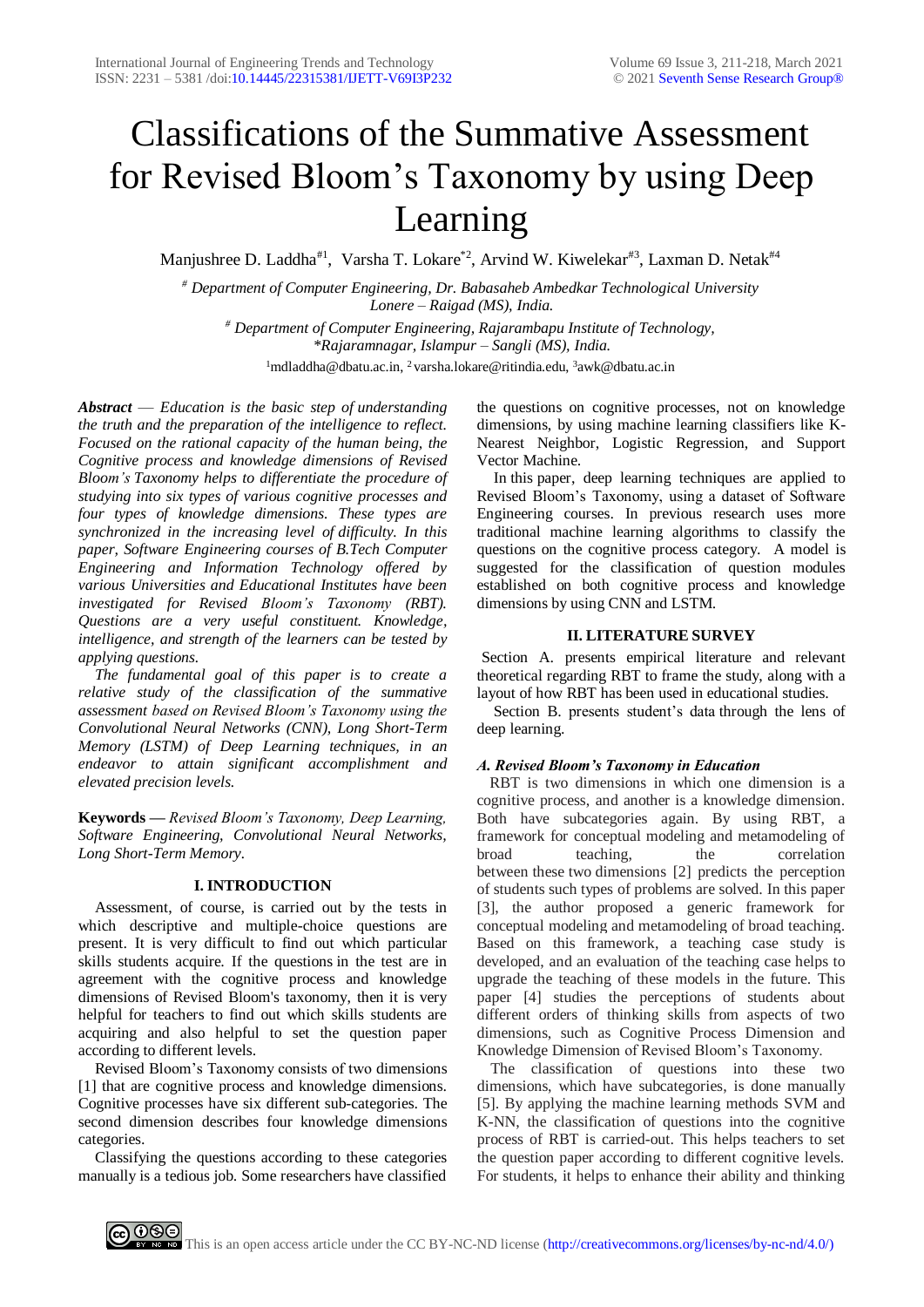and to solve the questions. The feature is extracted by using the active verbs from the questions [6]. In some papers, the features selection is carried out by TFPOS-IDF and word2vec [7] and by using Logistic Regression, K-Nearest Neighbour, and Support Vector Machine to classify the questions based on cognitive process.

## *B. Deep Learning in Education*

Deep learning techniques are used for processing [8] video, images, audio, and speech, whereas it has shown a light on sequential data such as text also. A detailed study [9] of DL techniques is discussed in this work, beginning with an introduction, the kind of architectures applied in each function, an analysis of the hyperparameter design, and a catalog of the current structure to assist in the implementation of DL models. Since discussing DL architecture depends on factual processes, the information provided can suggest future developments of DL applications.

By applying deep learning without the use of sensors [10], to detect students' affective states, student information is utilized. For detecting affective states of students, recurrent neural network applications are used on the data collected from the online learning platform.

In Education, Data Mining and Deep learning importance are highlighted in finding academically weak students. By helping them for their performance improvement by providing various recommendation systems [11]. The quick prediction of students at-risk of poor performance [12] by using clicks stream data, and discovers important features that improve student to exceed others. The deep learning model predicts the students' performance. Based on this, it suggests intervention. The university executes corrective measures for student counseling and support. Deep learning helps the learners with their upcoming ideas by recognizing the major unseen design from their previous information of assessments [13].

Not only with the assessment of multiple-choice questions, by using the programming exercise with the help of drag and drop, but a block of code is also used to predict the future student performance by using DL [14].

The common methods used in text feature extraction like filtration, fusion, mapping, and clustering method. It then enlarges normally used deep learning techniques in text feature extraction methods [15] like Convolution Neural Network (CNN) and Recurrent neural network (RNN). Deep learning models that have excelled machine learning techniques in numerous text classification methods.

The text classification tasks are question answering, and sentimental analysis, topic analysis, news categorization. Text Classification (TC) is the procedure of sorting texts.

These classifications are carried out by DL-based text classifiers [16]. Not only the text classification but it also classifies the text document with the sequences of words into different categories such as courses of programs, different religions, and laws, by using LSTM (long short term memory) [17]. LSTM uses in duplicate identification of questions and text [18].

In this paper, by using deep learning methods like CNN and LSTM, classify the summative assessment of the software engineering course as per the Revised Bloom's Taxonomy. A model is proposed in this research work for the classification of question items based on both cognitive process and knowledge dimensions by using CNN and LSTM.

## **III. PROPOSED MODEL OF CLASSIFICATION OF SUMMATIVE ASSESSMENT FOR REVISED BLOOM'S TAXONOMY BY USING CNN AND LSTM**

The summative assessment as per revised bloom's taxonomy paradigms has been considered as a multiclass classification problem. As per revised Bloom's Taxonomy, Cognitive processes and a knowledge dimension play an important part in the analysis of the assessment strategies. As shown in Figure 1, the suggested model can predict the cognitive process along with the knowledge dimension of the given question. Cognitive processes are further categorized into a total of six parts, namely Remember, Understand, Apply, Evaluate, Analyze, and Create. Also, the Knowledge dimension is further subdivided into a total of four dimensions: Factual, Conceptual, Procedural, and Meta - Cognitive. Here, in this research, the fourth dimension Meta Cognitive has not been considered as it depends on the individual perspective.

Here, a total of 844 questions from the Software Engineering course have been considered for analysis purposes. The supervised learning approach is considered here, along with the labeled cognitive processes and knowledge dimension for every input question. The Preprocessing is done using NLTK libraries to remove punctuations, special symbols, etc. The Natural Language Processing (NLP) technique is used for data cleaning purposes. Finally, the pre-processed data has been supplied as an input to the deep learning models, namely CNN and LSTM. A total of 70% of data (591 Questions) has been used for training, and the rest 30% (253 Questions) data has been considered for testing purposes. Once the training process gets completed, the CNN and LSTM based model is ready to predict the cognitive process and knowledge dimension for the new questions.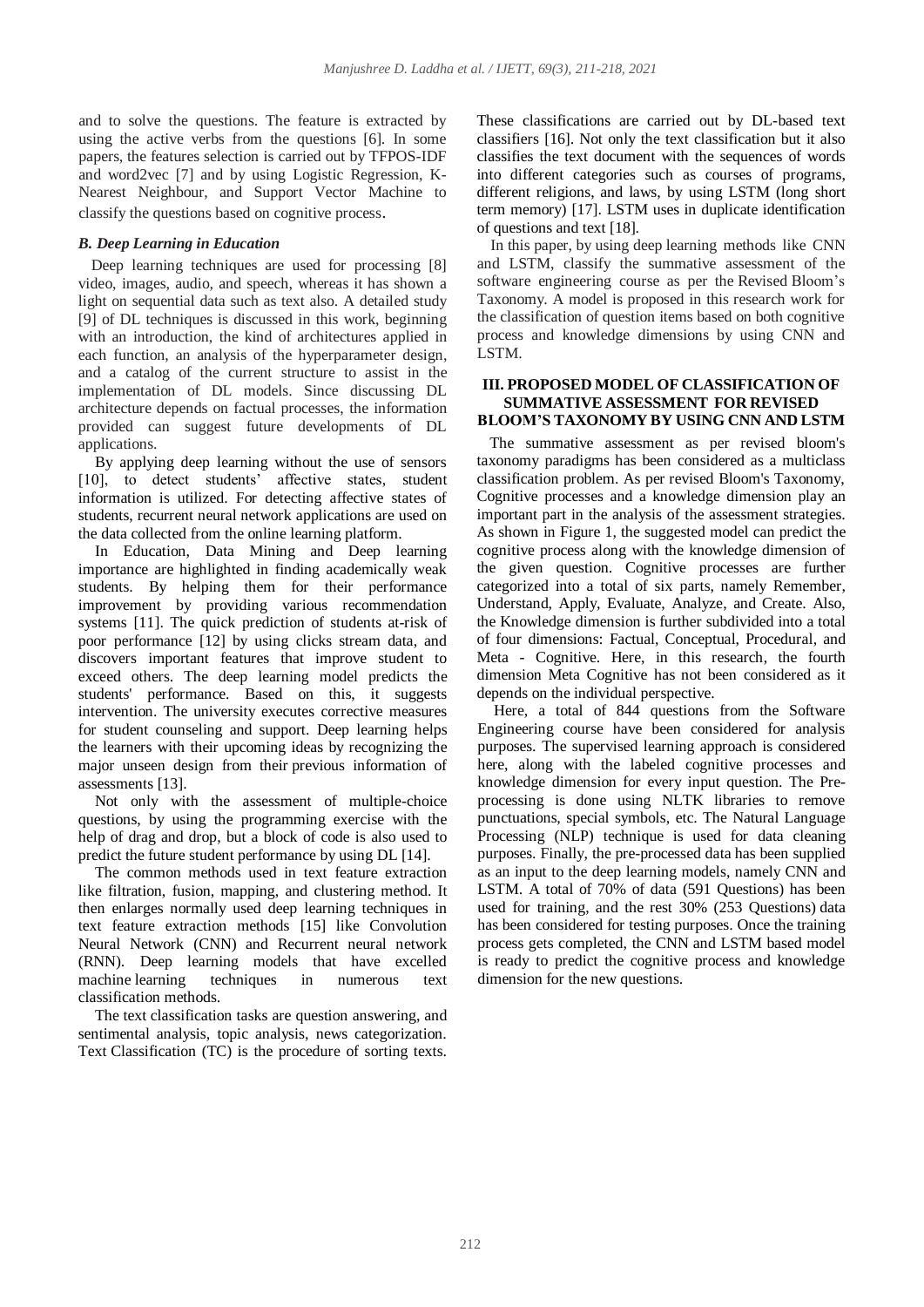

**Figure 1: Model of summative assessment for Revised Bloom's Taxonomy by using CNN and LSTM**

## *A. Revised Bloom's Taxonomy*

Revised Bloom's Taxonomy consists of two-dimension matrix columns representing the cognitive process, and rows represent knowledge dimensions. Cognitive processes have six different sub-categories remember, understand, apply, analyze, evaluate, and create. The second dimension specifies four knowledge dimensions categories that are Factual, Conceptual, Procedural, and Meta-cognitive. Knowledge dimensions are the assimilation of information through learning, while a cognitive skill means the capacity to relate knowledge and use that knowledge to solve problems and write descriptive answers. Cognitive skills are acquired by training.

## *i) Cognitive Processes:*

Generally, in the questions, the verb represents the cognitive processes. The cognitive process is categorized into six categories. While answering the question, if a student has to recall a particular concept, then that question comes under the remember category. In this way, the questions are categorized according to the learning activity.

- a) Remember recognizing (identifying), recalling (retrieving).
- b) Understand classifying (categorizing, subsuming), comparing (contrasting, mapping, matching), explaining (constructing models).
- c) Apply executing (carrying out), implementing (using).
- d) Analyze differentiating (discriminating, distinguishing, focusing, electing), organizing (finding, coherence, integrating, outlining, parsing, structuring).
- e) Evaluate checking (coordinating, detecting, monitoring, testing), critiquing (judging).

f) Create - generating (hypothesizing), planning (designing), producing (construct)

## *ii) Knowledge Dimensions:*

The noun normally represents knowledge. The knowledge dimensions are of four types that are factual, conceptual, procedural, and meta-cognitive. The metacognitive is not considered, as it is the ability of one's own (individual) thinking.

1) Factual Knowledge Dimension:

The basic knowledge required for the software engineering course. Basic knowledge is like terminology, specific details, and lists out. From the already learned information to extract the exact answer to the question. Consider a question from the dataset is:

Explain the role of product, process, and people in project management.

From the students, it is expected that to extract information which they already know from the concept. Elaborate something from the knowledge of that concept is required. It should not be explained from scratch. Knowledge of specific details is required to perceive the meaning of content. The content may be text, graphics, or voice. To demonstrate the meaning by interpreting, explaining, classifying, and summarizing ideas and concepts. So it is under the category understandfactual.

2) Conceptual Knowledge Dimension:

From the learned information, try to compare concepts with other concepts, classifications, categories, principles and generalizations, models, theories, and structures. Consider a question from the dataset is: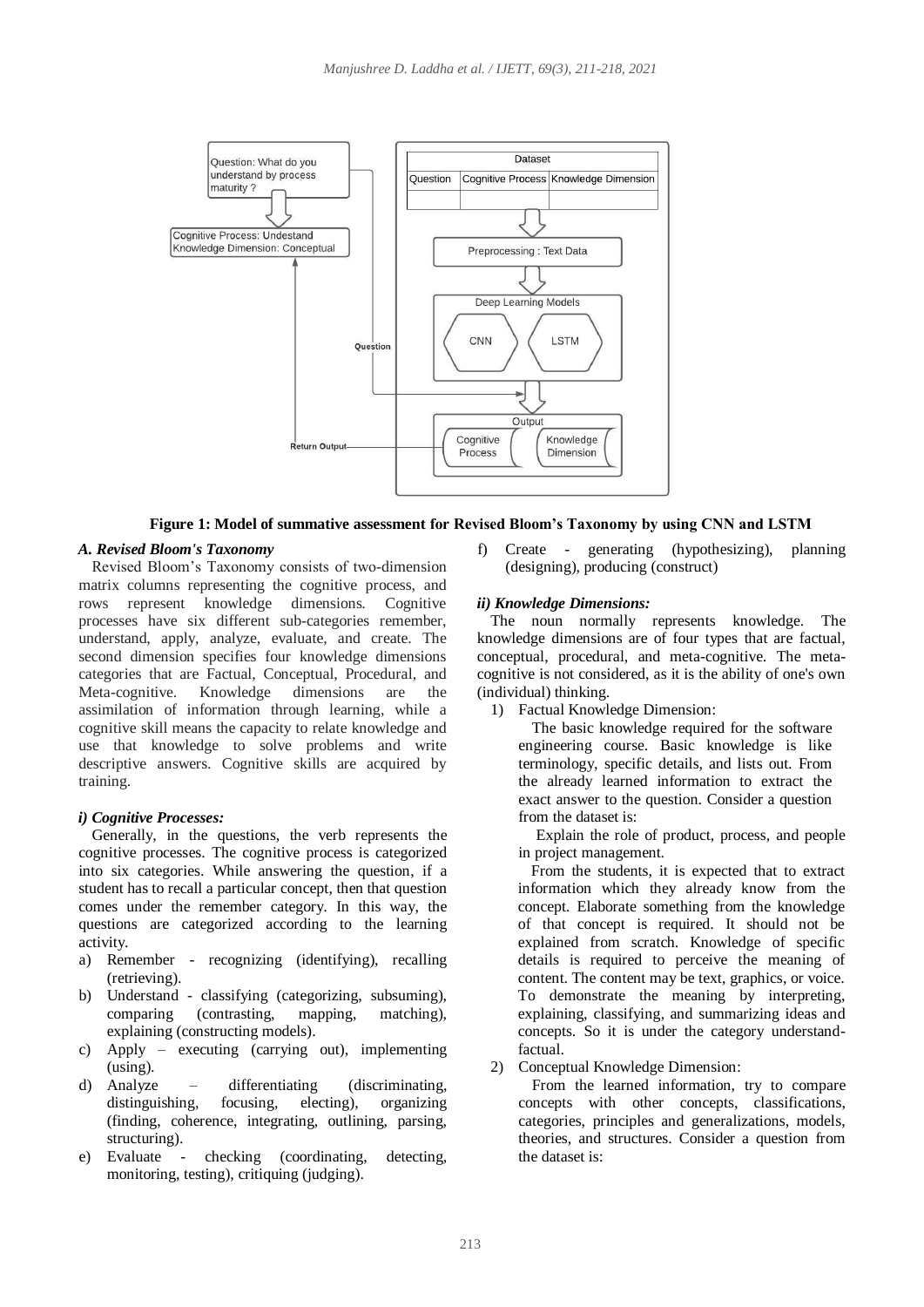Compare conventional technique and objectoriented technique to software development?

From the students, it is expected that they should understand those concepts in detail. Interpret the conventional approach and object-oriented approach precisely so that students can understand what that concept wants to say. Breaking down the concepts into minute parts helps the students to take useful insights from them and to find out how they are related to one another. So it is under the category analysis-conceptual.

3) Procedural Knowledge Dimension

Specific knowledge of the subject is essential so that step by step procedure can explain techniques, algorithms, methods, and criteria for using particular skills. . Consider a question from the dataset is:

List down and explain the activities of scheduling and tracking for the Library management system.

From the students, it is expected that they should know these two concepts completely. Interpret the conventional approach and object-oriented approach precisely so that students can understand what that concept wants to say. Breaking down the concepts into minute parts helps the students to take useful insights from them and to find out how they are related to one another. So it is under the category analysis-conceptual.

From the students, it is expected that they should be familiar with the generalized activities of scheduling and tracking. Then they can implement these activities on the Library management system. Applying has two subcategories in RBT, performing and accomplishing. Performing means using established knowledge in operation (so is an intimate function), whereas accomplishing means using it in an issue (which inclined to be an unfamiliar function).

## *B. Deep Learning Models*

Here a total of two deep learning models are used for experimental and analysis purposes. CNN and LSTM models are used for many applications, including text data analysis [19, 20], for the classification of the question these models have considered. The description of each model is given below:

*i) Convolutional Neural Network model (CNN):*

This CNN model has been used in many applications ranging from image data to text data. Even though this model is designed for image classification, it shows prominent results in text classification problems also. Convolution networks automatically identify local indicators in the question that can predict the correct cognitive and knowledge level. Here, the position of the indicator is not important. For example, consider the following scenario:

Question 1: What is the work breakdown structure? How is this used in the task network of project scheduling?

Question 2: How do you measure the quality of software? Explain with any two quality metrics. The cognitive level of the above two questions is Apply. CNN models identify local indicators like how, used and measured, etc., to identify the cognitive level of the question. Similarly, the knowledge dimensions of the questions are predicted.

## Input: Question

Apply following steps in preprocessing:

**Tokenizer:** Splits sentences into words. It returns the frequently appeared words along with their frequency and removes the less frequently appeared words. It also converts lowercase words to the uppercase word.

Below is the code snippet for the same. *tokenizer = Tokenizer(num\_words = n\_most\_common\_words, filters = '!"#\$%&()\*+,-./:;<=>?@[\]^\_`{|}~', lower = True) tokenizer.fit\_on\_texts(concated['Question'].val ues)*

b) **Pad Sequence:** The deep learning model is working on the principle of the same common length of the training text input. Hence, max length is considered here for each input with the same length.

*X = pad\_sequences(sequences, maxlen = max\_len)*

## c) **Label Encoding the Target Variable:**

Here, the input is in categorical form, as questions with different cognitive levels are considered as an input to the model. As deep learning models require input in numerical form, there is a need for conversion of this categorical data to numerical data. There are two methods *to* change categorical data to numerical data, namely integer encoding and one hot encoding. If no ordinal relationship exists between the texts, integer encoding will not be that much useful.

Here, one hot encoding technique is applied as there is a relationship that exists between the tokens present in the text input.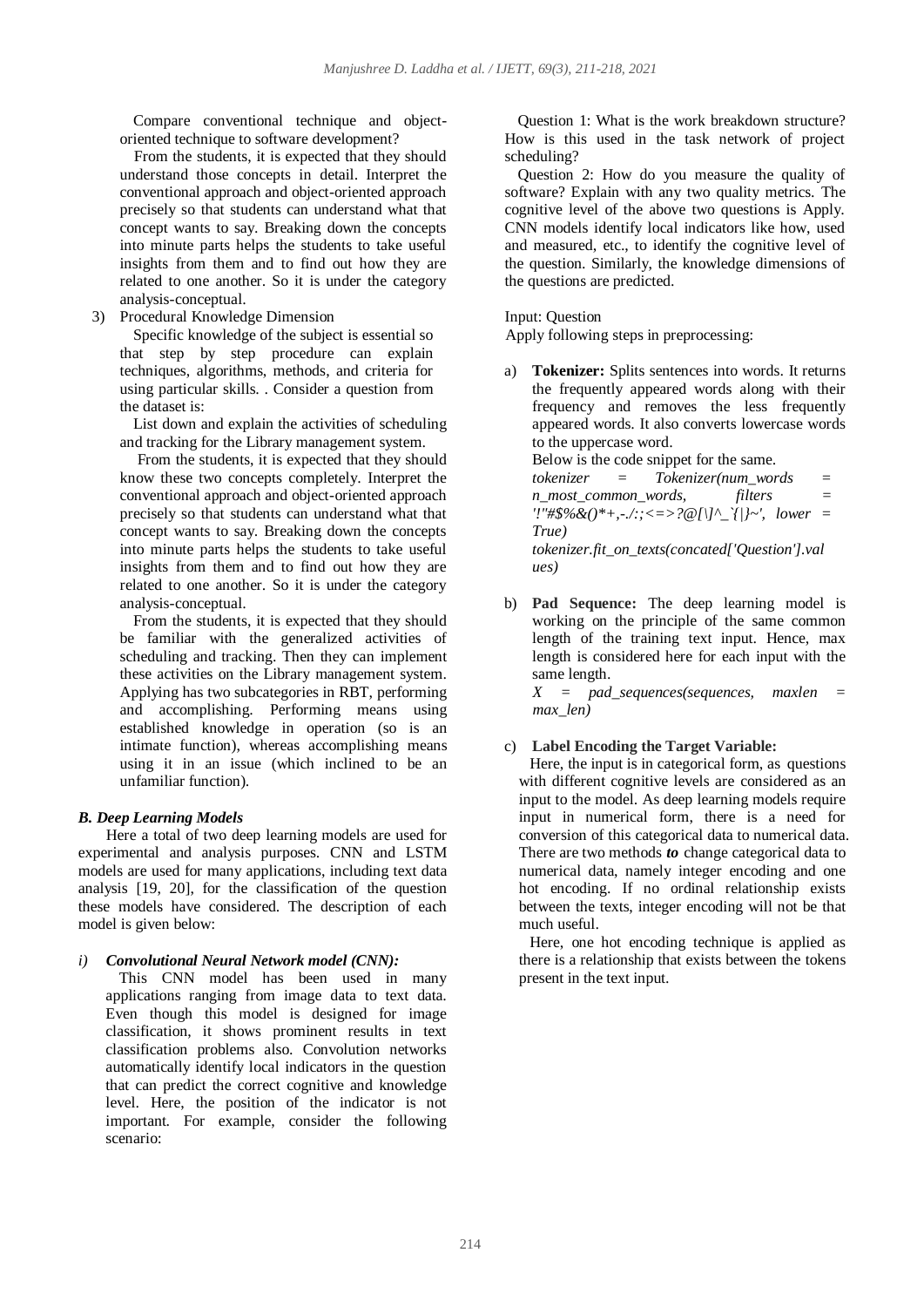



#### *One-hot encode the label*

*concated.loc[concated['Cognitive\_Category']==' Remember', 'LABEL'] = 0 concated.loc[concated['Cognitive\_Category']==' Understand', 'LABEL'] = 1 concated.loc[concated['Cognitive\_Category']==' Apply', 'LABEL'] = 2 concated.loc[concated['Cognitive\_Category']==' Evaluate', 'LABEL'] = 3 concated.loc[concated['Cognitive\_Category']==' Analyze', 'LABEL'] = 4 concated.loc[concated['Cognitive\_Category']==' Create', 'LABEL'] = 5*

[1. 0. 0. 0. 0. 0.] Remember [0. 1. 0. 0. 0. 0.] Understand [0. 0. 1. 0. 0. 0.] Apply [0. 0. 0. 1. 0. 0.] Evaluate [0. 0. 0. 0. 1. 0.] Analyze [0. 0. 0. 0. 0. 1.] Create

Similarly for Knowledge Dimension: #One-hot encode the lab *concated.loc[concated['Knowledge\_Dimension'] == 'Factual', 'LABEL'] = 0 concated.loc[concated['Knowledge\_Dimension'] == 'Conceptual', 'LABEL'] = 1 concated.loc[concated['Knowledge\_Dimension'] == 'Procedural', 'LABEL'] = 2* [1. 0. 0. ] Factual [0. 1. 0. ] Conceptual [0. 0. 1. ] Procedural

**d) Simple CNN architecture to classify questions into cognitive processes and knowledge:** As shown in Figure 2, the input is first preprocessed and supplied to the CNN model. Here the sample question considered is: "How do you measure the quality of the software." Total 5

dimensions are considered, and the matrix of 8 by 5 questions has been input for the CNN model. The imputed matrix then passes through the convolution layer, in which filtering of the features is done. Max Pooling function is applied to the selected features, and finally, the sigmoid function is applied for the correct prediction of the cognitive process and knowledge dimension.

## ii) *Long Short Term Memory (LSTM) Model:*

As shown in Figure 3, the LSTM model is used for the prediction of multiclass text classification problems. Here, the preprocessed question vectors are passed through each LSTM layer with  $dimension = 4$ . The first Embedding layer contains arguments like several common words, embedding dimensions, etc. This is needed to represent each word in the question as a vector. Next, the SpatialDropout1D is used for dropouts with 0.7 values for processing NLP data. LSTM layer is used with 10 memory units, and finally, the softmax activation function is used for the prediction of the cognitive process and knowledge dimension of the input question. As this is the multiclass classification problem, for the loss function, categorical cross-entropy is used.

*model.add(Embedding(n\_most\_common\_words, emb\_dim, input\_length=X.shape[1])) model.add(SpatialDropout1D(0.7)) model.add(LSTM(10, dropout = 0.7, recurrent\_dropout = 0.7)) model.add(Dense(3, activation='softmax'))*

#### **IV. EXPERIMENT AND DISCUSSION**

To increase the accuracy of student learning assessment, the Revised Bloom's Taxonomy has

been introduced [21]. Unlike the older taxonomy, the newer one is two-dimensional and mainly focused on six cognitive processes and 4 knowledge dimensions, as shown in Table I.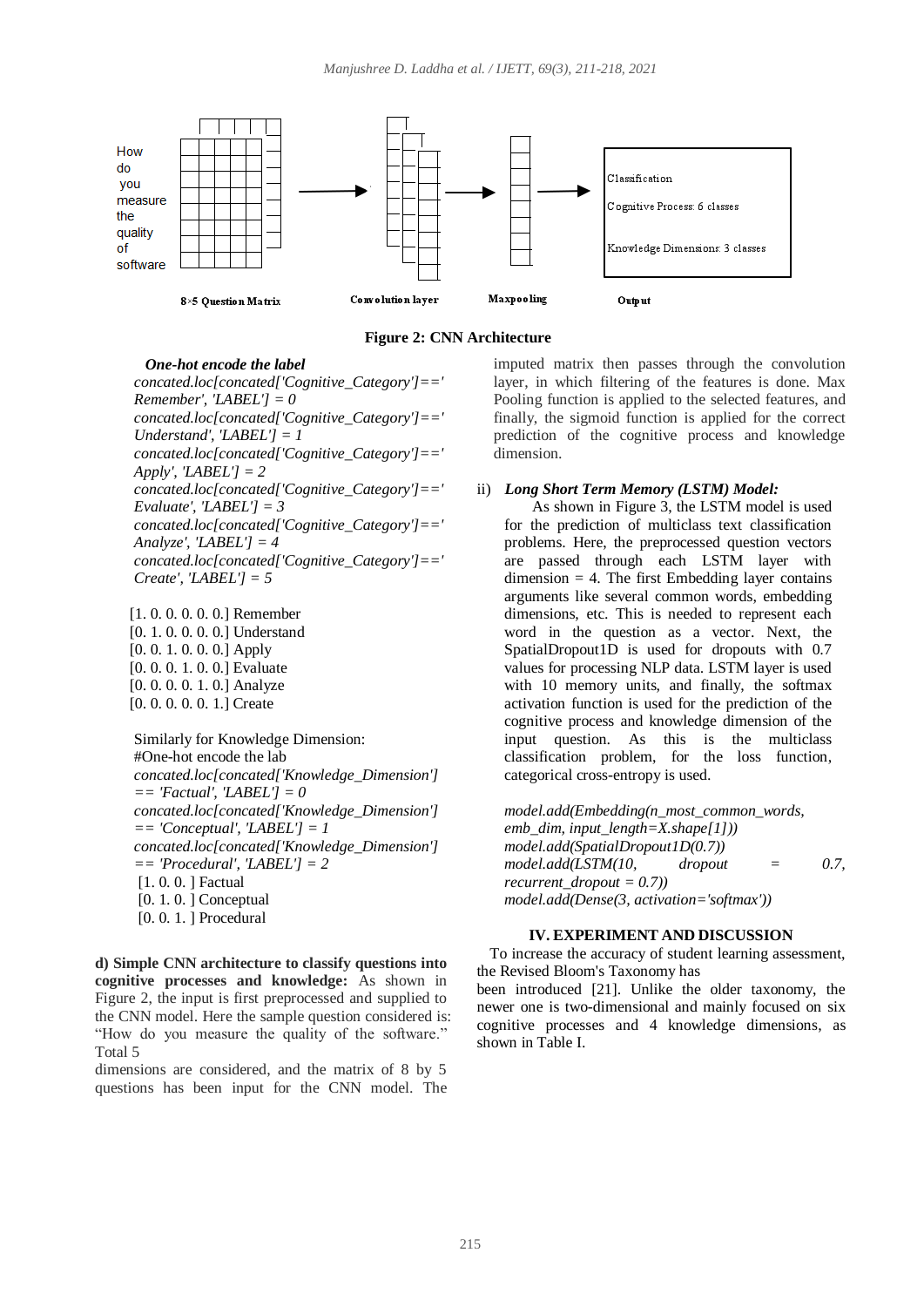

**Figure 3: LSTM Architecture**

#### *A. Dataset:*

Total 844 questions for the subject Software Engineering have been considered as an input along with Revised Bloom's Taxonomy. The questions are collected from the question papers of various academic institutions. In some institutions, the Software Engineering course is provided in the fourth or fifth semester, as shown in Table I.

#### *B. Result Analysis:*

#### As shown in Figure 4-7 and Table II, it is observed

that the CNN model gives better accuracy in the classification of cognitive processes as compared to the LSTM model. Also, the loss is comparatively less in the CNN classifier. As shown in Table II, the Training and Testing accuracy of the CNN model is 75% and 80%, respectively. As the number of epochs

rises, precision in the training and testing phase also increases. The loss is increased in the Testing phase as compared to the Training phase for both models.

The accuracy parameter is more in the testing phase (80%) for CNN than the training phase (75%), while in the case of the LSTM model, the training phase (77%) has shown better accuracy than the testing phase (71%). In the case of knowledge dimension prediction CNN. The classifier has shown better performance than LSTM in the testing phase, but in the training phase, LSTM has shown 94.44% accuracy while CNN has only 88.89% accuracy. In case of loss, CNN has shown better results than LSTM.

**Table I: Dataset for Cognitive Processes and Knowledge Dimensions**

|                                                                                                                                                                                                                                                                                                                                                                                                                                                                                                                                                   | Dataset                                                                                                                              | Cognitive<br><b>Processes</b> |            |       |          |         |        | Knowledge<br><b>Dimensions</b> |           |           |
|---------------------------------------------------------------------------------------------------------------------------------------------------------------------------------------------------------------------------------------------------------------------------------------------------------------------------------------------------------------------------------------------------------------------------------------------------------------------------------------------------------------------------------------------------|--------------------------------------------------------------------------------------------------------------------------------------|-------------------------------|------------|-------|----------|---------|--------|--------------------------------|-----------|-----------|
|                                                                                                                                                                                                                                                                                                                                                                                                                                                                                                                                                   |                                                                                                                                      | Remember                      | Understand | Apply | Evaluate | Analyze | Create | Factual                        | Conceptua | Procedura |
|                                                                                                                                                                                                                                                                                                                                                                                                                                                                                                                                                   | No. of<br>Questi<br>ons                                                                                                              | 202                           | 464        | 5     | 29       | ₹       | 47     | 320                            | 290       | 234       |
| <b>C. Measuring Parameters:</b><br>To compute the performance of the model, a total of<br>two computing parameters has been examined, namely<br>Accuracy and Loss.<br>Accuracy: Accuracy is based on the ratio of<br>a)<br>correctly predicted class labels and the total<br>number of the testing labels.<br>b)<br>Loss: As this proposed model is based on the<br>concept of a multiclass classification problem, the<br>cross-entropy loss function is applied to measure<br>the overall loss.<br>$CE = -\sum_{i} t_i log(s_i)$ ---------- (1) |                                                                                                                                      |                               |            |       |          |         |        |                                |           |           |
|                                                                                                                                                                                                                                                                                                                                                                                                                                                                                                                                                   | Where <i>ti</i> and <i>si</i> are the ground truth and the CNN score<br>for each classification for the total number of $C$ classes. |                               |            |       |          |         |        |                                |           |           |

#### *C. Measuring Parameters:*

- a) Accuracy: Accuracy is based on the ratio of correctly predicted class labels and the total number of the testing labels.
- b) Loss: As this proposed model is based on the concept of a multiclass classification problem, the cross-entropy loss function is applied to measure the overall loss.

$$
CE = -\sum t_i log(s_i) \quad \text{---} \quad (1)
$$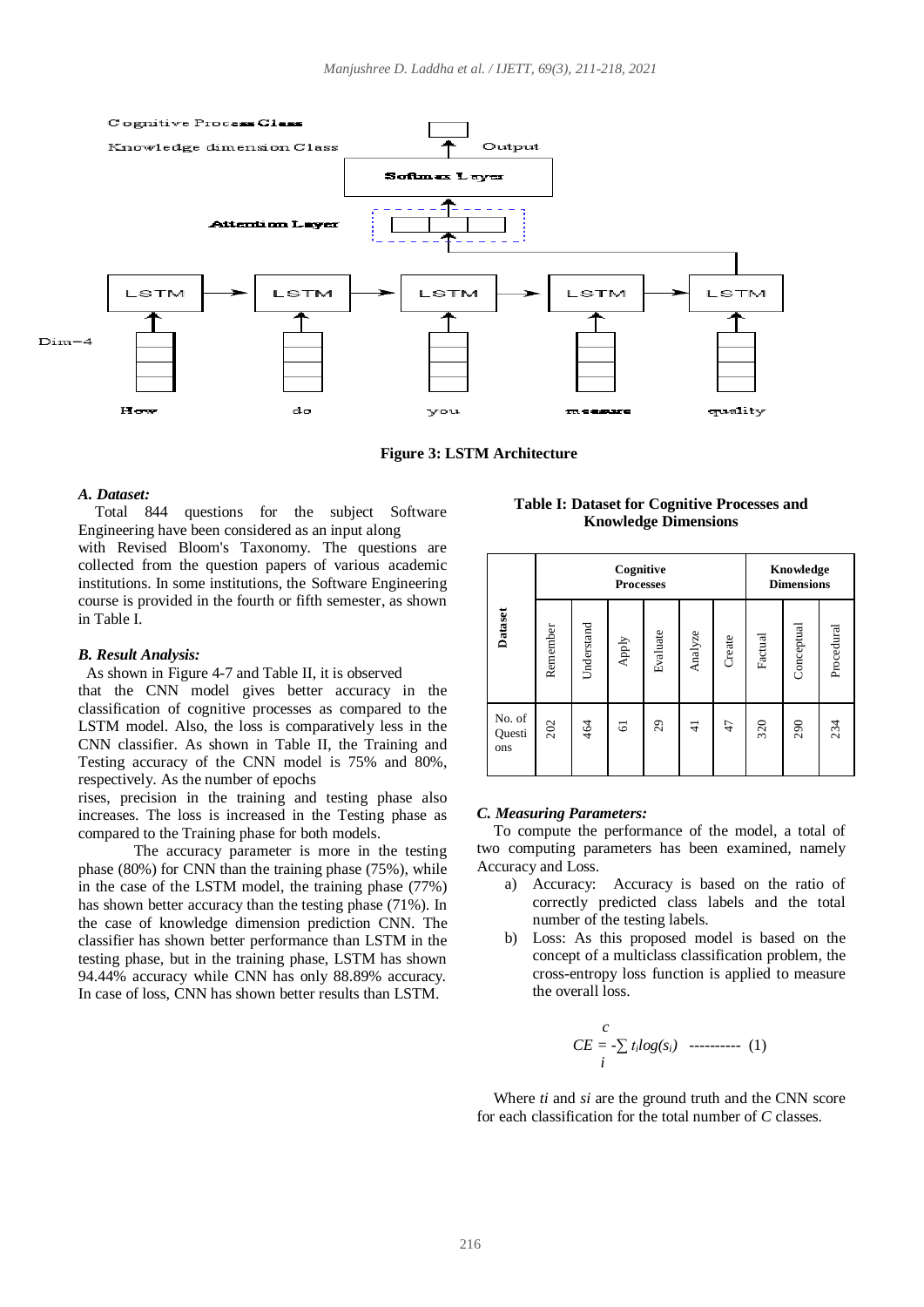

**Figure 4: Accuracy of CNN model**



**Figure 5: Loss of CNN model**



**Figure 6: Accuracy of LSTM model**



**Figure 7: Loss of LSTM model**